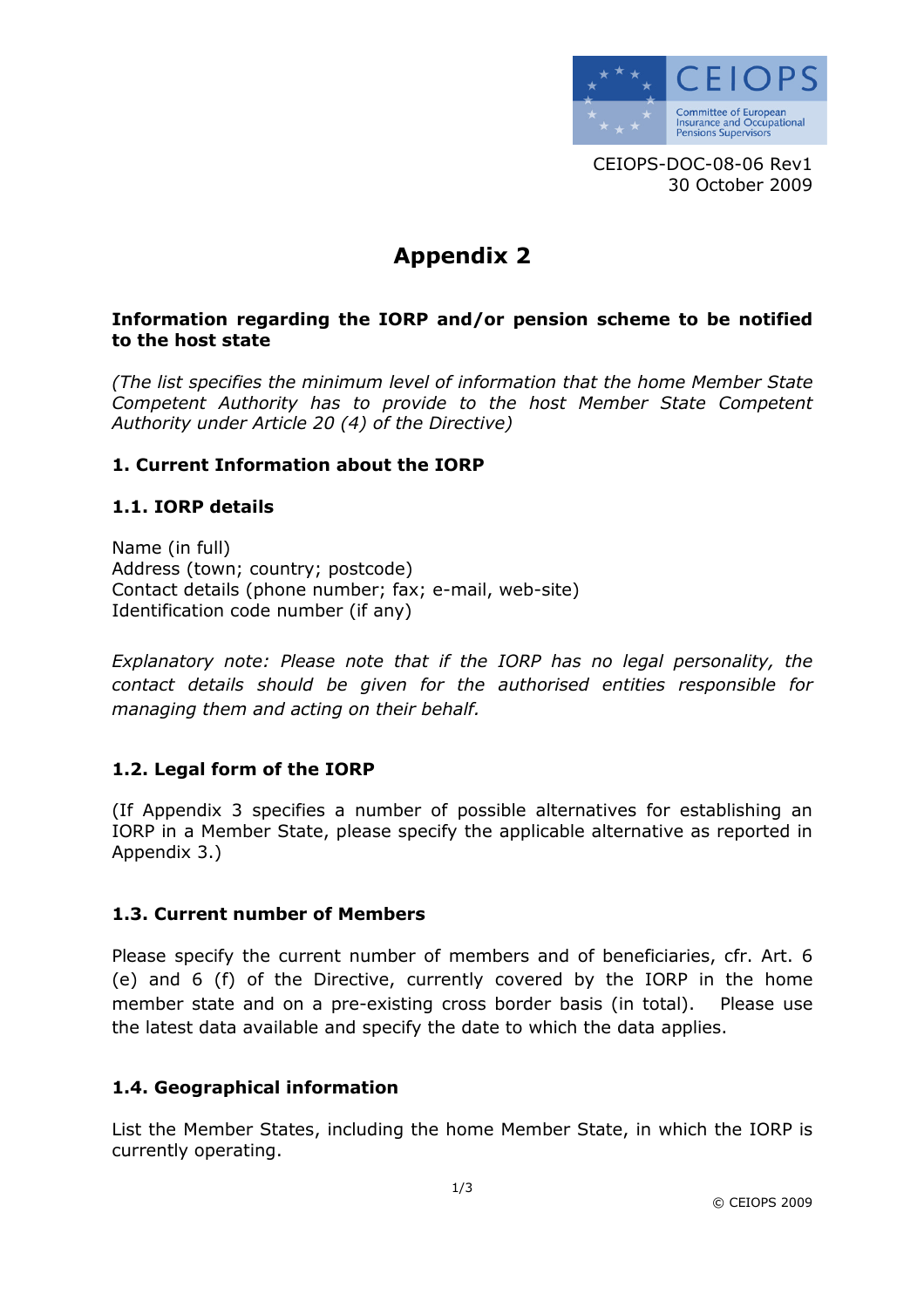# 1.5. Asset Manager

Is there any external, contract-based asset manager? (please answer yes or no only)

# 1.6. Asset Custodian

Is there any external, contract-based asset custodian? (please answer yes or no only)

# 2. Information regarding the pension scheme to be operated

# 2.1. Sponsoring undertaking

Name (in full) Address (town, country; postcode) Contact details (phone number; fax; e-mail; web-site)

## 2.2. Host Member States involved

Please list all Member States involved in this notification.

# 2.3. Representative of the IORP in the host Member State (if any)

Name (in full) Legal form Address (town; country; postcode) Contact details (phone number; fax; e-mail; web-site) Identification code number (if any)

## 2.4. Description of the pension scheme

## 2.4.1. Membership

Describe the eligibility criteria for membership of the pension scheme, including whether membership is compulsory or voluntary.

Describe the approximate number of members and, if applicable, beneficiaries, expected to participate in the scheme at the start of the operation in the host member state(s).

## 2.4.2. What type of scheme is offered to the sponsoring undertaking?

Describe the scheme